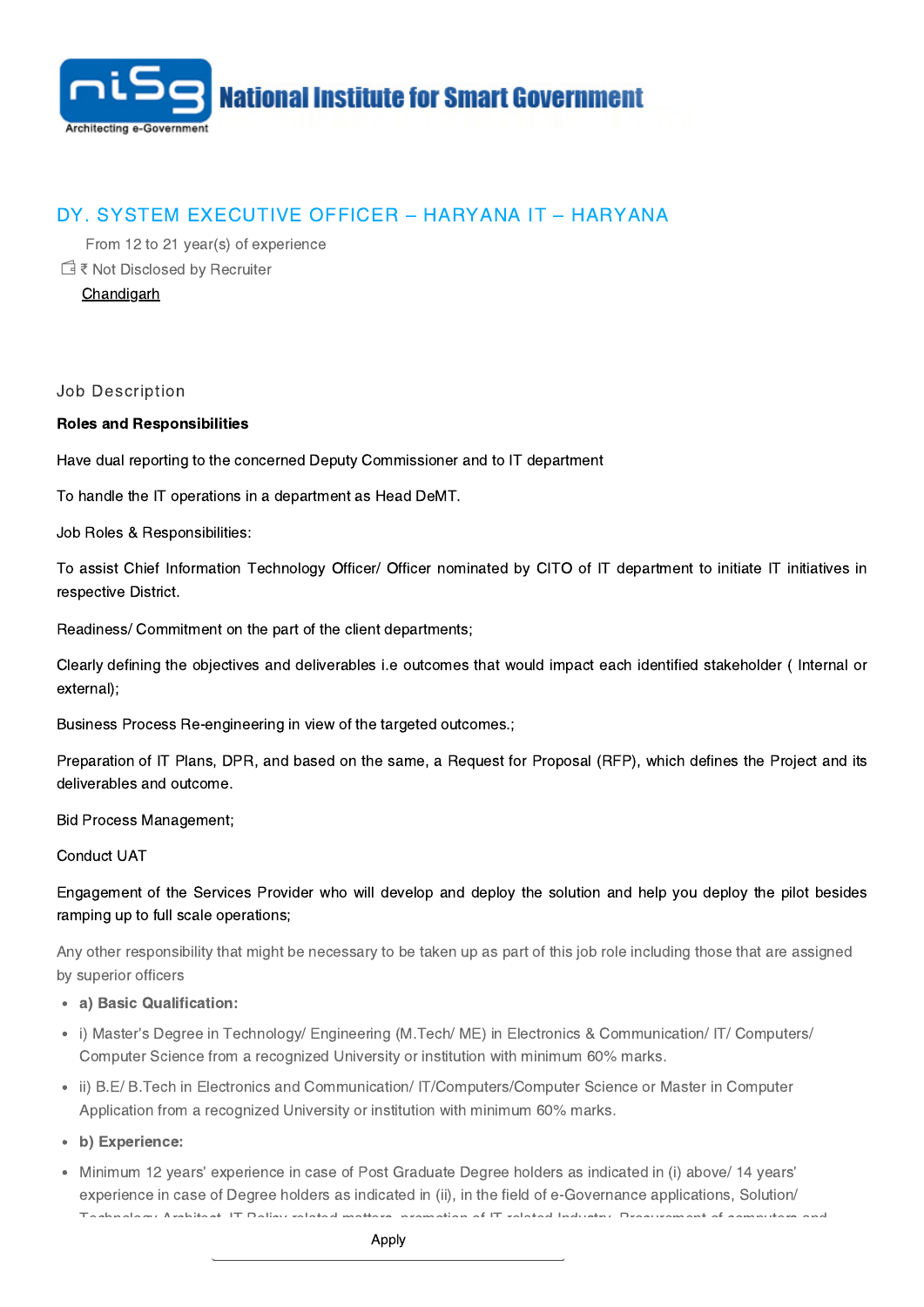and ICT experience, Information Security, experience in Cloud Infra, IOT, Mobile platform, direction and administration of IT related activities which includes:

- i. 6 years experience should be in software development/ Networking/ Security Management information storage and retrieval systems, cloud Infra, related matters of IT policy & promotion of IT related industries.
- ii. 1 Years working experience with Government/ PSU.
- iii. 1 Years experience as Head/ Executive role of an organization/ unit.  $\bullet$
- c) In addition to above, preference to :  $\bullet$
- i) M.B.A from a recognized University
- ii) e-Governance implementation experience in any organized sector with standards & proven practices.
- iii) Certifications in IT field.  $\bullet$
- iv) International working experience.

v) Meritorious candidates with Distinction in their Basic qualification(s)

| Role:                   | Other                                             |
|-------------------------|---------------------------------------------------|
| Salary:                 | Not Disclosed by Recruiter                        |
| Industry:               | <b>IT Services &amp; Consulting</b>               |
| <b>Functional Area:</b> | Other                                             |
| Role Category:          | Other                                             |
|                         | Employment Type: Full Time, Temporary/Contractual |

Key Skills



## Education

UG: B.Tech/B.E. in Any Specialization PG: MBA/PGDM in Any Specialization,MCA in Any Specialization,M.Tech in Any Specialization

## Company Profile

NISG (National Institute for Smart Government)

www.nisg.org

Company Info

View Contact Details +

Apply